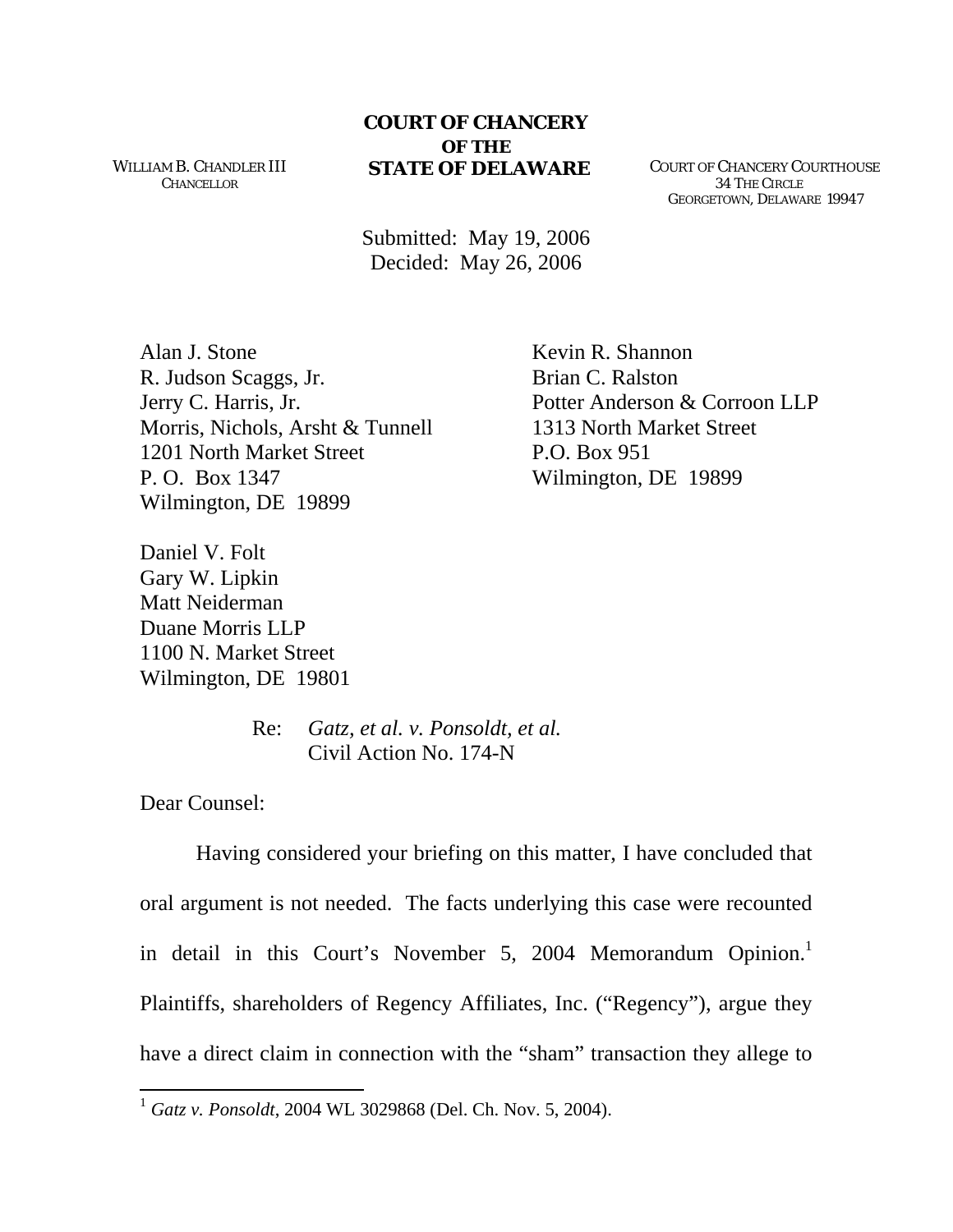have taken place between two of Regency's subsidiaries. This transaction was unwound in February 2005. Plaintiffs concede that the transaction was unwound, but assert that before it was unwound, defendants took advantage of the conditions created by the sham transaction in order to orchestrate a recapitalization of Regency. This recapitalization allegedly benefited William R. Ponsoldt, Sr. (at all relevant times Regency's CEO and Chairman) and his affiliates at the expense of the minority shareholders. Defendants counter that plaintiffs' claim is derivative because the alleged harm was suffered by Regency and because Regency would receive the benefit of any recovery or other remedy.<sup>[2](#page-1-0)</sup> Plaintiffs have not attempted to make demand on the board; nor have they argued that demand is excused.

Plaintiffs' claim is clearly derivative under *Tooley*. [3](#page-1-1) The sham transaction did not itself cause any harm to plaintiffs or to Regency. The harm that plaintiffs seek to remedy flows from the terms of the recapitalization. If plaintiffs were to succeed at proving their case at trial, the remedy would be to unwind the recapitalization and return to Regency some or all of the funds that were allegedly distributed through the

 $\overline{a}$ 

<span id="page-1-1"></span><span id="page-1-0"></span><sup>2</sup> *Tooley v. Donaldson, Lufkin & Jenrette, Inc.,* 845 A.2d 1031 (Del. 2004) (the question whether a claim is derivative turns "solely on the following questions: (i) who suffered the alleged harm (the corporation or the suing shareholders, individually); and (ii) who would receive the benefit of any recovery or other remedy (the corporation or the stockholders, individually)?")